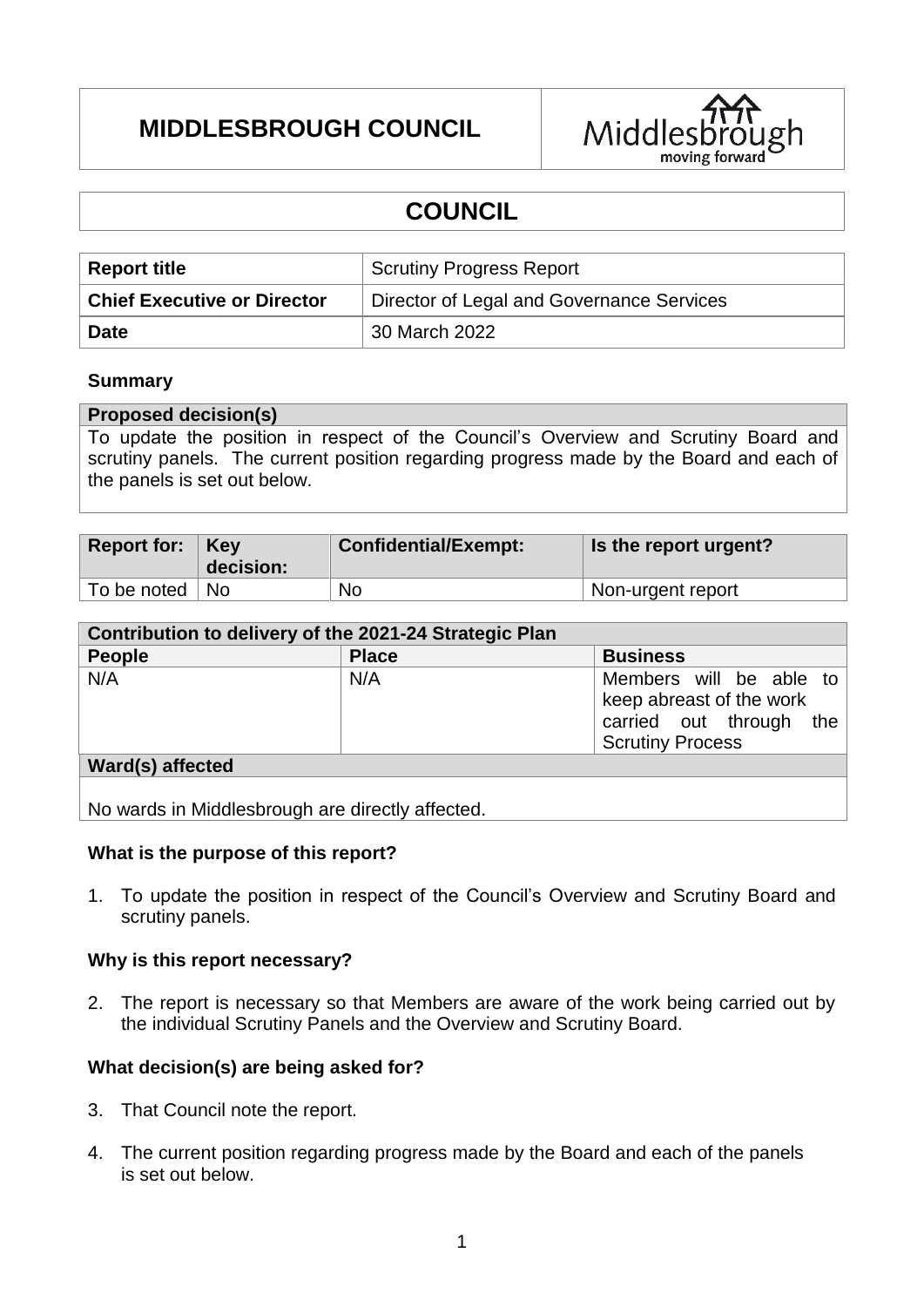### **OVERVIEW AND SCRUTINY BOARD**

The Overview and Scrutiny Board met on 22 February 2022 and 23 March 2022.

At the 22 February 2022 meeting the Board considered / received information in respect of the following:

- Executive Forward Work Programme;
- Executive Member Update: Executive Member for Culture and Communities and previous Executive Member for Education
- Chief Executive's Update:
- Scrutiny Chairs Updates:
- Revenue and Capital Budget Projected Outturn position as at Quarter Three 2021/22;
- Corporate Performance Report Quarter 3.

At the 23 March 2022 meeting the Board considered / received information in respect of the following:

- Executive Forward Work Programme;
- Executive Member Update: Executive Member for Environment, Governance and Finance
- Chief Executive's Update;
- Scrutiny Chairs Updates:
- Town Centre Update.

#### **SCRUTINY PANEL UPDATES**

The updated position in respect of the work of each of the Council's scrutiny panels is shown below.

#### **Adult Social Care and Services Scrutiny Panel**

The Adult Social Care and Services Scrutiny Panel met on 2 March 2022.

The Director of Adult Social Care and Health Integration provided Members with an update regarding the integration of Health and Social Care.

The Director of Adult Social Care and Health Integration and the Advanced Public Health Practitioner were also in attendance at the meeting to provide members with an introduction to the panel's new topic of the Role of the Voluntary and Community Sector (VCS) in supporting Adult Social Care (with a focus on Covid-19 Recovery).

The next meeting of the panel is scheduled for 30 March 2022.

### **Children and Young People's Learning Scrutiny Panel**

The Scrutiny Panel continues to gather evidence in respect of its current review of Special Educational Needs and Disabilities (SEND).

The Scrutiny Panel's last meeting was held on 21 March 2022. At this meeting, the Council's Head of Inclusion, Assessment and Review; the Head of Resources and the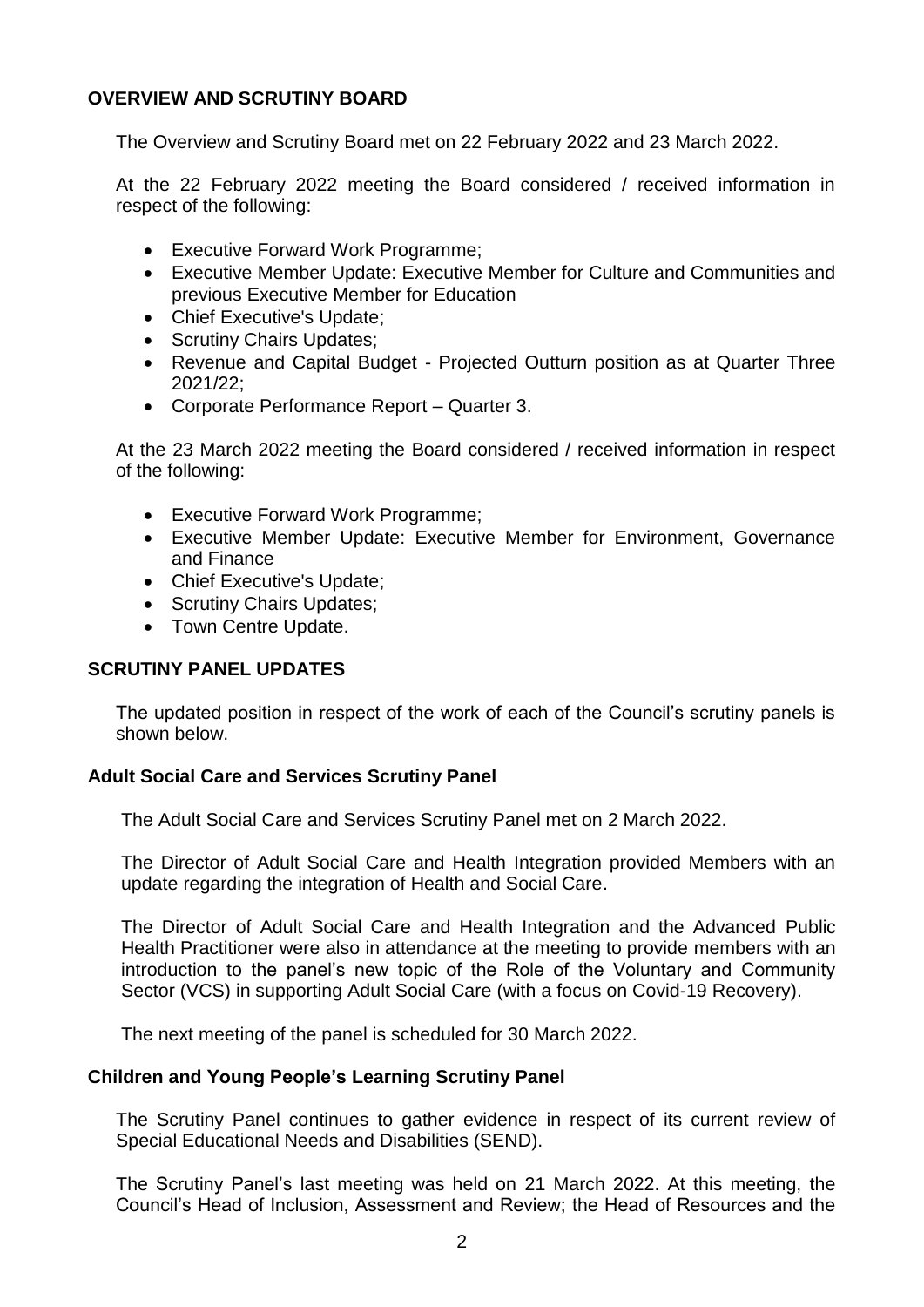Head of Service for Children with Disabilities were in attendance to provide evidence in respect of the increasing demands across the Local Area.

Information was presented to the Scrutiny Panel that detailed the pressures across education, health and social care with regards to children and young people with SEND and those at risk of exclusion.

It was highlighted to Members that:

- there had been a 63% increase in referrals for statutory assessment;
- Interim Reviews for Education, Health and Care Plans (EHCPs) had risen by 55%;
- there had been a 20% increase in EHCPs to be maintained; and
- there had been an increase in the rate of exclusions, with 43 pupils being permanently excluded since September 21 (34% of those excluded children had SEND).

Detailed information was presented to the Scrutiny Panel in respect of the mitigation measures and strategies that had been introduced/implemented, the wider system impacts and future pressures.

The Scrutiny Panel's next meeting is scheduled to be held on 25 April 2022. At this meeting, Members will receive:

- a comprehensive report on exclusions; and
- information on how the Local Authority works with schools to identify and support all the children and young people in Middlesbrough who have, or may have, SEND.

#### **Children and Young People's Social Care and Services Scrutiny Panel**

Since the last OSB update report to Council in January, the Children and Young People's Social Care and Services Scrutiny Panel has met on 25 January, 21 February and 21 March 2022.

The Panel has continued to gather evidence in relation to its current review 'Locality Working from a Children's Services Perspective'. At the 25 January meeting, the Panel heard from several partners working within the North Ormesby locality: Youth Focus North East; Together Middlesbrough and Cleveland and North Ormesby Primary School.

At its meeting on 21 February, the Panel was attended by the Head of Stronger Communities who provided an overview of the locality working project in North Ormesby and responses to several points of clarification previously raised by the Panel.

The meeting was also attended by:

 The North Ormesby Neighbourhood Police Sergeant – who spoke about how the multi-agency approach of locality working has helped to reduce anti-social behaviour in North Ormesby.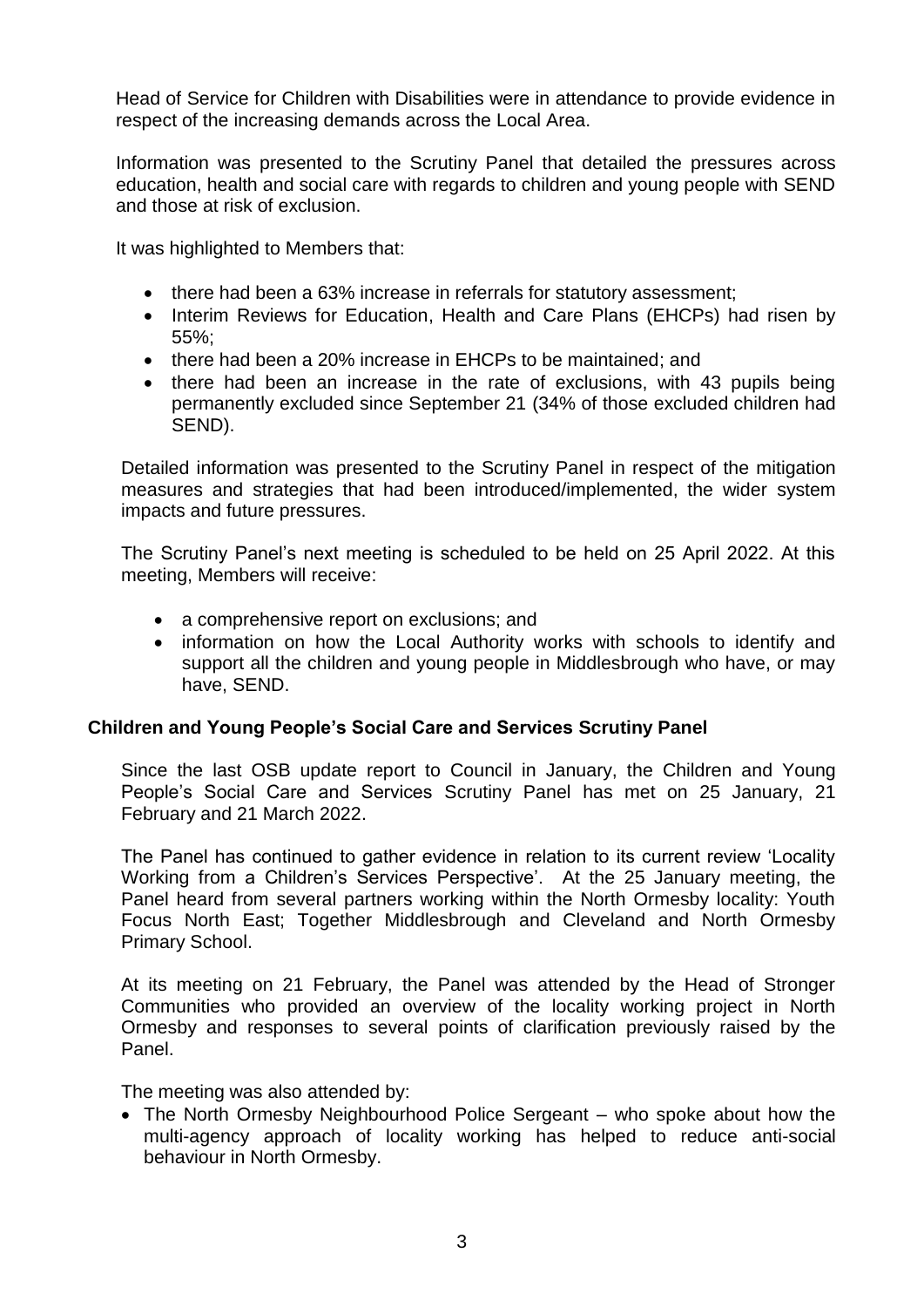- Two of the Children's Centre Assistant Team Managers from within Education and Partnerships – who discussed the role of the Children's Centre and school readiness within the localities.
- The Neighbourhood Safety Manager who spoke about the contribution made by Street Wardens within the localities and the impact they were having.

At the Panel's meeting on 21 March, a presentation was provided by C O'Neill, Children's Improvement Advisor with the LGA, on developing a Council-wide approach to Children's Services, together with a brief overview of the SEND review.

In addition, the Executive Director of Children's Services provided an update on the Children's Services Improvement Plan, focussing on the previous Ofsted monitoring visit in December 2021.

The Panel's next meeting is scheduled for 26 April 2022.

#### **Culture and Communities Scrutiny Panel**

The Culture and Communities Panel met on 10 February 2022 and 10 March 2022 and continued their review on Tough enough? Enforcement in Middlesbrough and its impact on crime and anti-social behaviour.

At the February meeting the Panel received information in relation to locality working and heard from the officers, partners and the ward councillor from Newport Ward. The Panel were pleased to hear that locality working had had a huge impact on the community and reducing asb and crime.

At the March meeting, the Panel was joined by Harvinda Saimbhi, CEO of ASB Help and Katy Anderson, Practitioner Support Manager as well as internal officers.

ASB Help had featured on the recent BBC Panorama documentary – Anti-social behaviour- afraid in my own home, which addressed anti- social behaviour in Hemlington and discussed community triggers, putting the victim at the heart of the process.

The Panel heard about the work ASB help do and were provided with information on the community trigger process as well as learning about the ASB pledge.

The next meeting of the Panel will take place on Thursday 7 April 2022.

#### **Economic Development, Environment and Infrastructure Scrutiny Panel**

The Economic Development Infrastructure and Environment Scrutiny Panel met on 9 February and 9 March 2022.

At the February meeting the Panel received information in relation to Bus Services from the Head of Transport of the Tees Valley Combined Authority (TVCA) and in particular the new Bus Service Improvement Plan for the Tees Valley.

As part of the current review into Middlesbrough Council's Green Strategy, the Head of Culture attended the meeting and provided information in relation to Middlesbrough Council's Culture and Community Action Group.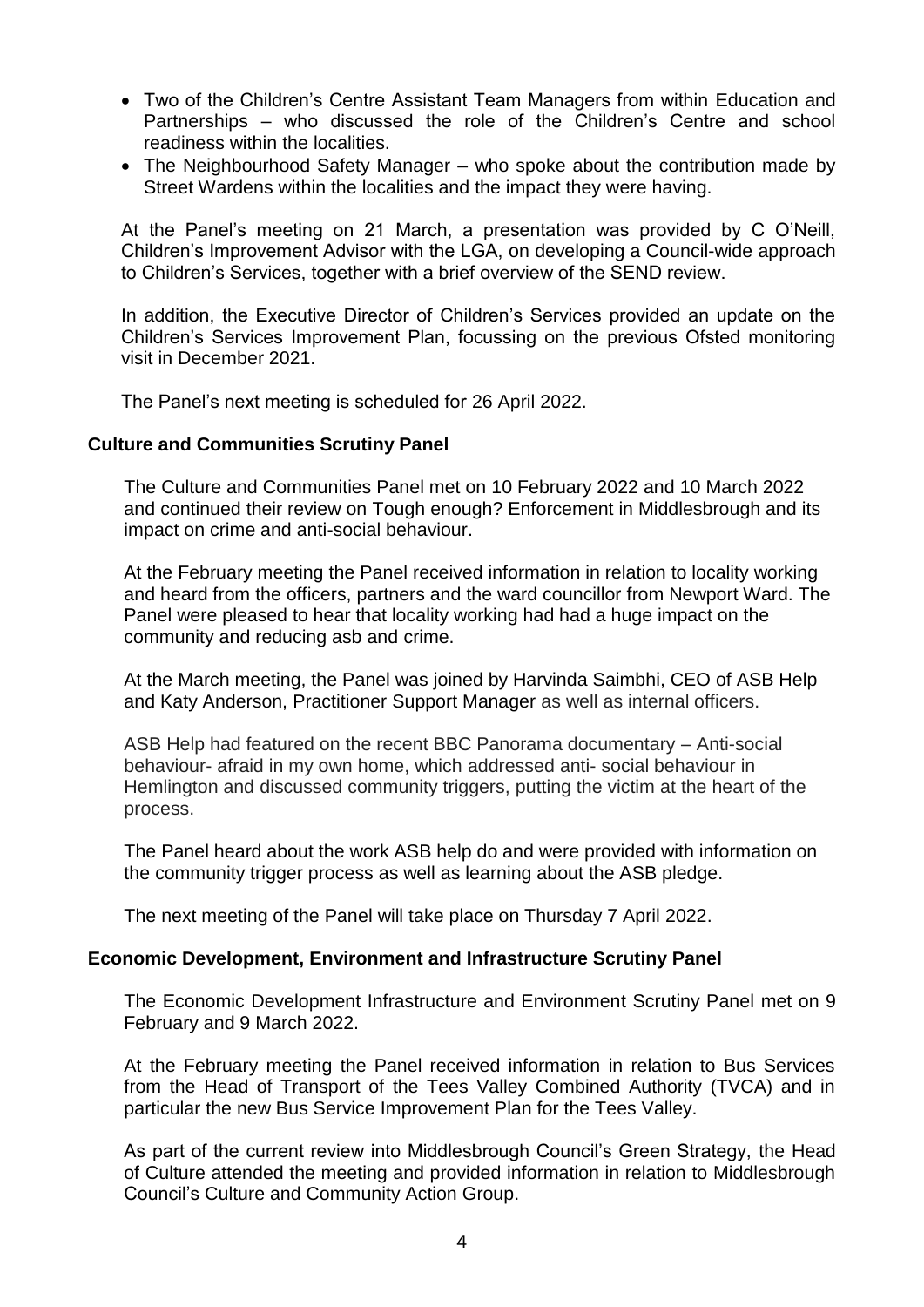At the March meeting the Panel received presentations on Sheffield City Council's Grey to Grey Strategy and Sandwell Metropolitan Borough Council's West Bromwich Outdoor Market. Both presentations contributed to the Panel's current scrutiny review of the Green Strategy.

The next Panel meeting is scheduled for 6 April 2022 when the Panel is due to receive information in relation to the Council's new Waste Disposal Facility, from the Director of Environment and Community Services and an update on broadband installation in Middlesbrough from CityFibre.

#### **Health Scrutiny Panel**

At the Health Scrutiny Panel's meeting of the 8<sup>th</sup> March Members received information relating to its review into Health Inequalities from the Tees Valley CCG and the Council's Public Health Team.

The TVCCG informed Members that health inequalities across the Tees Valley were generally worse than the English average. Specific areas included higher rates of obesity and smoking

As such the TVCCG identified five priority areas that would help tackle health inequalities. These included restoring and strengthening leadership and accountability and achieving this required a need to work collaboratively, especially with system partners including Local Authorities.

The Council's Public Health Team Panel also informed Members that health inequalities needed to be reframed with the most effective means of addressing them being including structural changes to individual's environments and intensive support for disadvantaged population groups, all of which needed to be started when those groups were young.

Members were also informed that health inequalities were driven by complex interactions between lots of different factors all of which had been exacerbated by the Covid-19 Pandemic. Approaches to tackling the problem of health inequalities revolved around Place Based Action that encompassed Civic, Services and Community centered interventions. The Panel were keen to understand if health inequalities were solvable and were told that as they centered on preventable differences in health status it was possible to reduce those inequalities but a long term, collaborative approach, was required.

The Panel also received its Covid-19 update and heard that Middlesbrough was placed 133 out of 149 in the league tables and averaged 200 infections per day, a situation that was stabilizing. Hospital admissions were also stabilizing and critical care cases were also low. As with previous updates, vaccination rates in the town remained low.

#### **Tees Valley Joint Health Scrutiny Committee**

The Tees Valley Joint Health Scrutiny Committee met on 18 March 2022 and considered the following: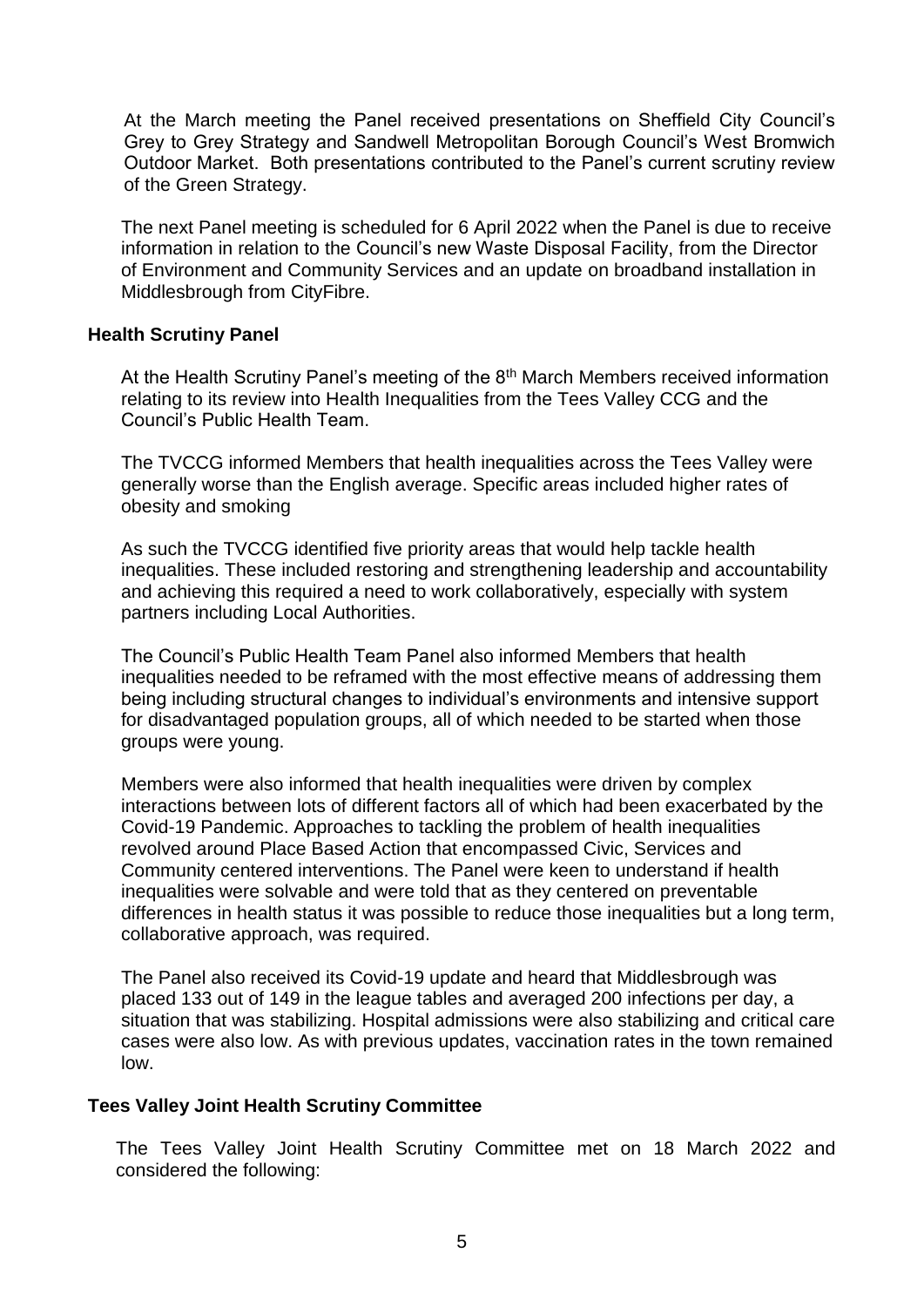Tees, Esk & Wear Valley (TEWV) NHS Foundation Trust - Response to recent CQC inspection;

- North East Ambulance Service (NEAS) Performance Update;
- TVCCG Update including:-

- The development of the North East and North Cumbria Integrated Care System (NECS ICS), the Integrated Care Board (ICB) and the proposed sub-regional Integrated Care Partnership's (ICP's)

- Opioid prescribing rates across the Tees Valley and actions taken to reduce overprescribing

- Learning Disabilities Respite Review

#### **SCRUTINY REPORTS SUBMITTED TO EXECUTIVE**

Since the last update to Council, the Final Report of the Economic Development, Environment and Infrastructure Scrutiny Panel - Middlesbrough Regeneration Post Covid-19, was submitted to Executive on 14 February 2022 and approved.

The Final Report of the Culture and Communities Scrutiny Panel - Cultural Events in Middlesbrough: Their Impact and Future, was submitted to Executive on 14 February 2022 and approved.

The Final Report of the Adult Social Care and Services Scrutiny Panel – The Recruitment and Retention of Staff within Adult Social Care, was submitted to Executive on 8 March 2022 and approved.

#### **Other potential decisions and why these have not been recommended**

5. No other options were considered.

#### **Impact(s) of recommended decision(s)**

#### **Legal**

6. There are no legal implications as a result of the proposed appointments.

#### **Financial**

7. There are no financial implications arising from this report.

#### **The Mayor's Vision for Middlesbrough**

8. The report is line with the Mayor's vision for Middlesbrough.

#### **Policy Framework**

9. The report does not impact on the overall budget and policy framework.

#### **Wards**